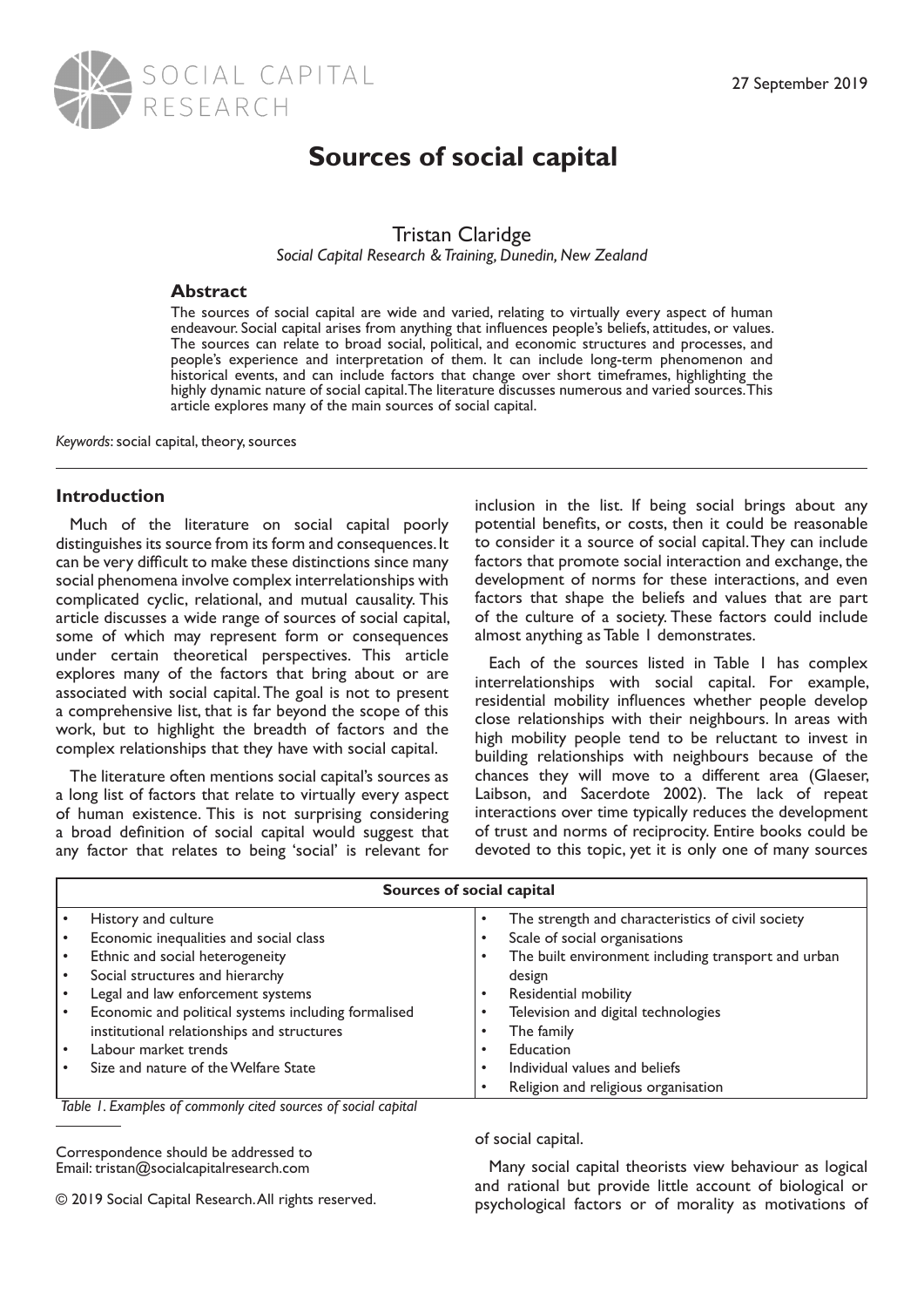behaviour. We can observe that a person returns a lost wallet. We could explain this behaviour as the person predicting that the owner will give her a reward, if not now, sometime in the future. So, it is consistent with deliberate calculation and a selfish motive. However, the behaviour may be consistent with a learned habit where there is no calculation at all: the person never imagines an alternative behaviour. The behaviour just fits the situation. Another explanation is that returning the wallet is the right thing to do. It may be linked to a cultural or religious value or belief. For example, it's what ought to be done, or those who do good deeds will go to heaven. The observation of the behaviour does not explain the motive. A further reason to return the wallet may be sympathy for the person who lost it. Emotion can play an important role and can be incongruent with rationality. The person may return the wallet because they feel good doing so, or because not doing so would weigh on their conscience, not because of any tangible reward or benefit.

This example demonstrates a range of sources of social capital that will be explored further in this article.

In a general sense, we can see that different factors are relevant at different levels of analysis. Halpern (2005) provided the following explanation of the sources of social capital at different levels:

*"At the micro-level, social capital is affected by personality type, age, family, class, education, work, religion, and consumption habits. At the meso-level, social capital is affected by civil society, school, community, ethnic and social heterogeneity, mobility, transportation habits/ infrastructure, and urban design. Finally, at the macro-level, social capital is directly affected by history and culture, social structure and hierarchy, labor-market trends and the size and nature of the welfare state."* 

While the sources of social capital at different levels of analysis may be different, they are inseparably interrelated. For example, individuals are influenced by group and societal level factors, and groups and societies are comprised of individuals who each have their own circumstances and characteristics. Therefore, potentially sources at all levels are relevant regardless of the level of interest.

The sources of social capital span the full breadth of the social sciences having links to sociology, psychology, political science, economics, theology, anthropology, and many more. These disciplines have all contributed to social capital theory, each approaching the concept from their discipline-relevant perspective, and each contributing to our overall understanding of the concept. To gain a thorough understanding of social capital we must take an interdisciplinary approach by gleaning relevant insights from across the social sciences.

The number and complexity of social capital sources make analysis overwhelming. Yet it is vital to understand its sources if we are to investigate, measure, change, or build it. To help with this challenge we can take a step back and examine the core intuition of social capital – that when humans gather and interact the benefits of being social can be realised. Most authors tend to agree that it relates to goodwill, benevolence, and cooperation. However, there remains an important question: why would a self-interested individual help another? Can it be explained by rationality, morality, biology, or other factors?

#### **Human cooperation**

The question of what makes humans cooperative is one of the key questions of the social sciences. In 2005, the journal Science identified the question of 'how did cooperative behaviour evolve?' as one of the top 25 scientific challenges. The question of human cooperation relates to the tension between self-interested individuals and the collective good; the antinomies of personal and group interests.

This incongruence has been of scholarly interest since at least the 18th century and the Scottish Enlightenment, as the below quote from Adam Smith suggests.

*"How selfish soever man may be supposed, there are evidently some principles in his nature, which interest him in the fortune of others, and render their happiness necessary to him, though he derives nothing from it, except the pleasure of seeing it." - Adam Smith*

The basis of social capital lies with individual actors through their relationships and interactions with others (Lin and Erickson 2010). Even the actions and interactions of groups, organisations, and governments are the result of individuals who are in decision making roles, albeit typically more than one individual. It is the actions of individuals that have productive or perverse outcomes that are at the core of what we call social capital. Therefore, the sources of social capital are any factors that influence values, beliefs, and behaviours of individuals towards each other. It is anything that provides opportunities for interaction and motivates or influences the nature of these interactions.

This provides a useful structure for understanding the sources of social capital: opportunity, motivation, and capability (Kwon and Adler 2014). The logic of this schema is that individuals must have the opportunity for social exchange, be motivated towards such exchange, and have some capability or resource for exchange. The opportunity may be the existence of social relationships, the motivation may be norms and values, and capability may be the benefit that is realised.

The sources of social capital have both long-term and short-term aspects: society is not built in a day, but every action or interaction influences social capital. Many authors have suggested that the sources of social capital are rooted in history and tradition (Adler and Kwon 2002) but we need to go back even further to fully understand the historic sources of social capital.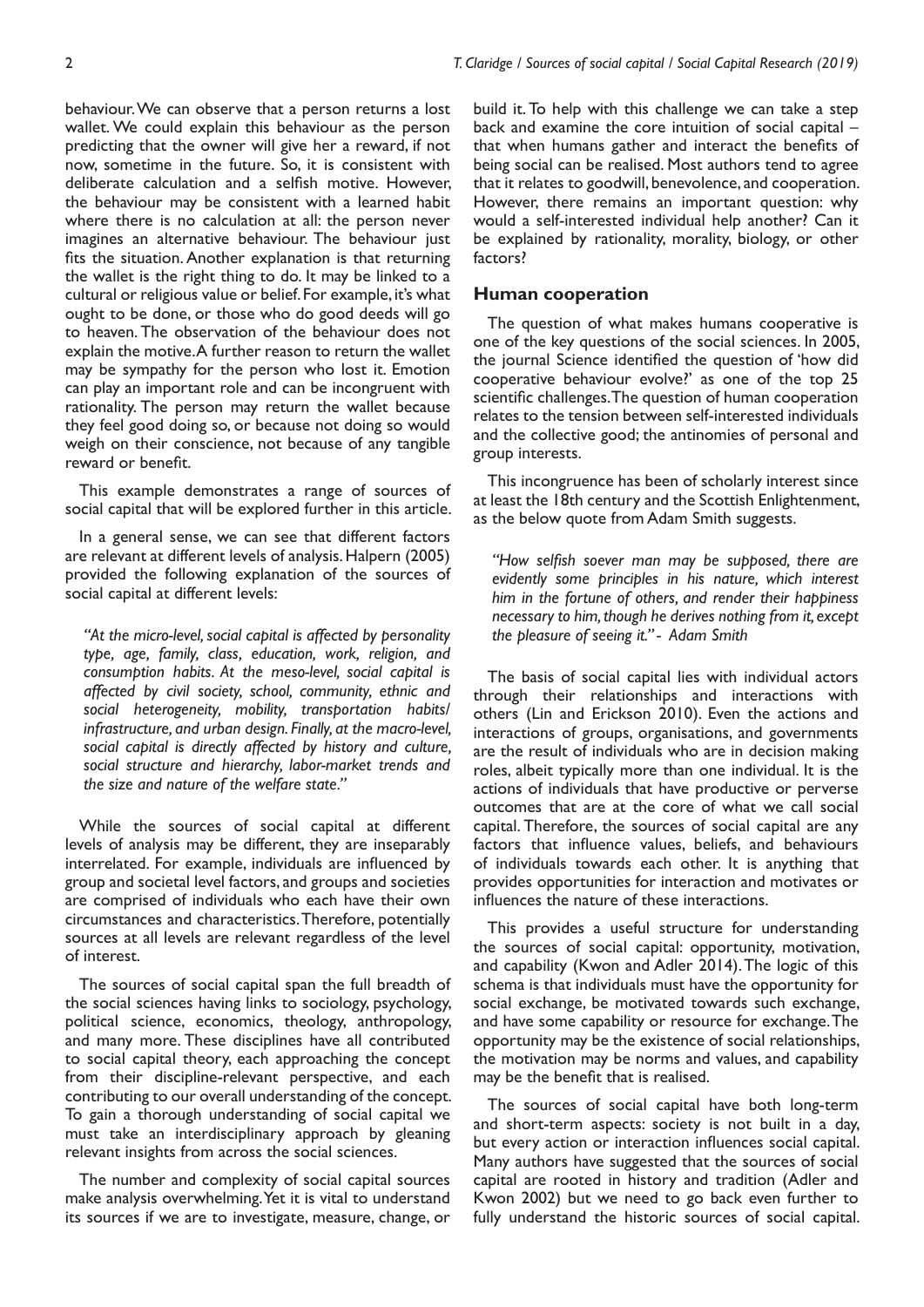Back as far as 1 million years ago and the evolution of our species.

### **Long term sources of social capital**

Humans have evolved to be social. Evidence from evolutionary biology suggests that cooperation is hardwired into us at a genetic level. Our ancestors inhabited environments in which cooperation in acquiring and sharing food yielded substantial benefits. Archaeological evidence suggests our ancestors cooperated in the hunting of large mammals, childrearing, and defending against hostile neighbours. Our offspring are born weak and require considerable investment to reach maturity, so necessity compels humans to live in groups and cooperate to meet our collective needs. Cooperation had significant advantages over members of non-cooperative groups (Gintis et al. 2003) meaning that cooperative genes have been consistently selected on evolutionary timescales. This is because sociality promotes reproductive success. Human sociality is largely how our ancestors survived long enough to reproduce and raise their offspring (Kanazawa and Savage 2009).

Evidence from psychology indicates that modern human brains process information and induce behavioural responses that represent cooperation (Bowles and Gintis 2011). We typically feel good when we are prosocial, feel good when we sanction free-riders, feel guilty when we free-ride, and feel ashamed when we are sanctioned for free-riding. Emotion plays an important role in determining behaviour and can be incompatible with logic and rationality, which alone often fail to predict human behaviour. The human brain is equipped with the appropriate psychological mechanisms which engender preferences, desires, cognitions, and emotions, and motivate adaptive behaviour that are inclined towards sociability and cooperation.

Sociability is intrinsically linked to our understanding of what it means to be human (Bruni and Sugden 2000). Humans develop in coexistence with others – in the context of social relationships, social rules, and social consequences. We develop complex value systems based on our social environment. To develop in isolation is to not be human as we know it. Sociability and the capacity to participate in social life is a defining human characteristic.

In some respects, we are not born human but become human by virtue of socialisation. There is some limited evidence of what happens when a child lives isolated from human contact from a very young age. These 'feral children' typically lack language, fundamental social skills, and tend to be unaware of, or interested in, other people around them. They missed out on the processes of socialisation and enculturation, and as a result they resemble 'beasts' as Aristotle suggested: "He who lives without society is either a beast or God". Like a leopard has spots, humans are social.

*"Man is by nature a social animal; an individual who is unsocial naturally and not accidentally is either beneath our notice or more than human. Society is something that precedes the individual." – Aristotle*

While humans have a predisposition for cooperation, we are individual and independent agents who also act with self-interest. Cooperation clearly has many benefits, but also carries costs. While many people in society are cooperative, cooperation is rarely absolute even among the most cooperative members, and many people are non-cooperative or even exploitive at times. Humans can be prosocial, asocial, and anti-social in varying measures at different times and even concurrently. We are not blindly bound to behave only for the good of the community. We are capable of independent and intelligent thought that can override our baser instincts – both our instincts to cooperate, and our instincts to act with self-interest. Herein lies the tension between cooperation and self-interest that can at times seem incongruous.

Early humans and even pre-humans had obvious reasons to work together, so would form small groups of cooperative individuals - typically based around family groups. Cooperation would have been encouraged and rewarded, while non-cooperation or exploitation would have been sanctioned or even resulted in exclusion from the group. In these small groups the costs of sanctioning would have been generally shared among everyone in the group.

#### **Social structure and organisation**

As social groups become larger, opportunities for free-riding and exploitation increase because not every individual knows every other individual. The cost of sanctioning also increases and can be a further burden on the victim or victim's family. To help solve these problems, rules are established, and some individuals assumed the role of enforcers or are officially appointed to sanction rule breaking. This represents a simple form of social organisation, a precursor of modern political and institutional structures.

Positive and effective social structures encourage prosocial behaviour while at the same time reducing the cost of sanctioning. As such, they are an important source of social capital that is built over the long-term. The existence and nature of rules, their enforcement, and the effectiveness of these rules and enforcement can all have positive influence on individual behaviour so are a source of social capital. Social structures can include formalized institutional relationships and structures, such as government, the political regime, the rule of law, the court system, and civil and political liberties (van Bastelaer 2001), as well as various forms of informal social organisation.

These social structures create an understanding among the citizenry of the 'rules of the game' – acquired through processes of socialisation and enculturation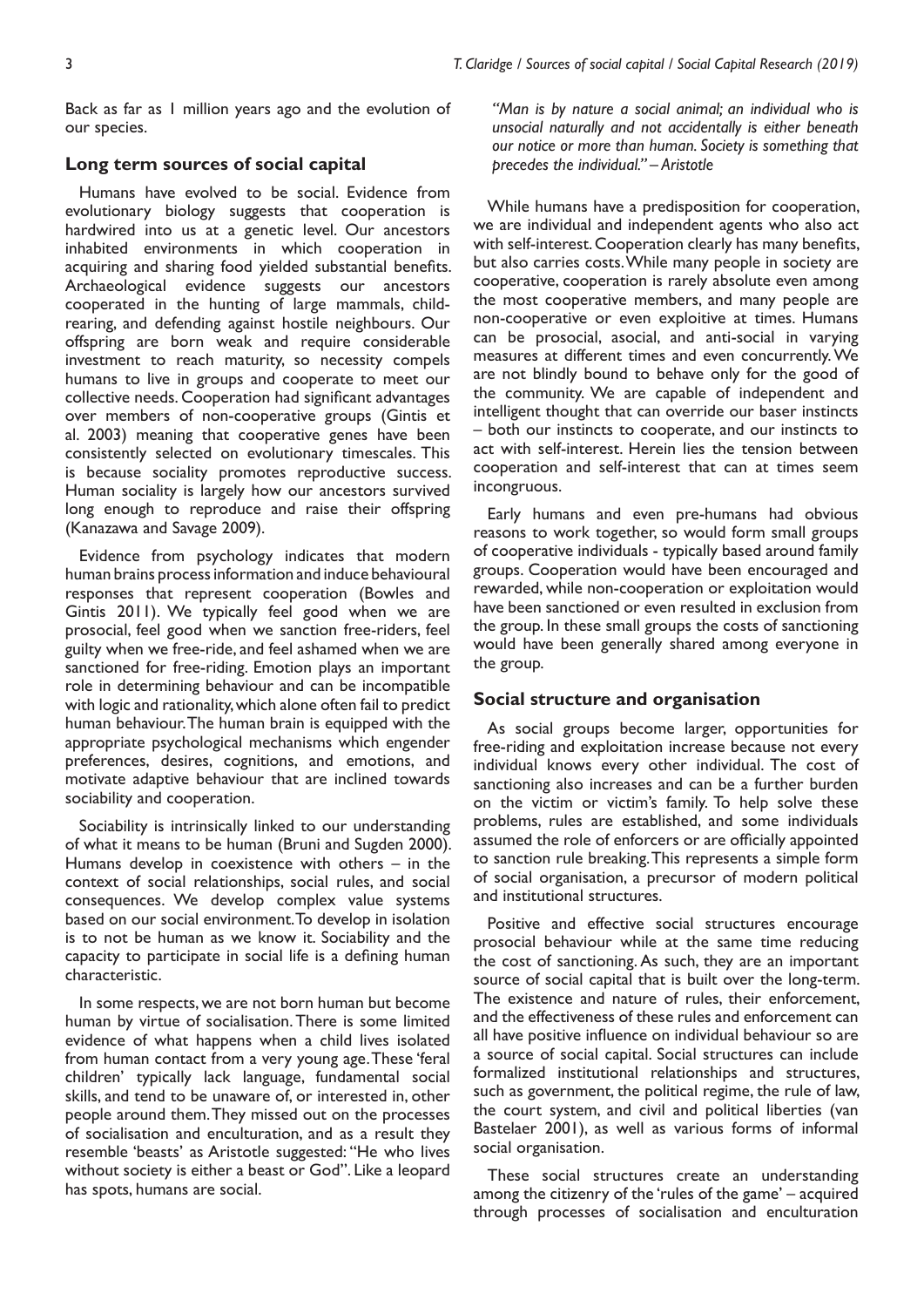that teach individuals what is and is not appropriate and expected of them. Therefore, anything that contributes to these processes is a source of social capital since it results in greater understanding of the 'rules of the game'. Understanding the 'rules of the game' helps to reduce barriers to cooperation since individuals have more confidence that others know the rules and will abide by them. The consistency of the rules, and individual's understanding of the rules, is important since inconsistency decreases confidence in exactly what the rules are and therefore introduces uncertainty about how the other person will act in any given situation.

This is not to say that all forms of social structure and organisation have universally positive outcomes for social capital. Repressive governments can establish rules and enforcement that are, or are perceived to be, unfair or unjust. The state can discourage spontaneous group activities that are important aspects of informal social organisation and can discourage trust and even create distrust (Booth and Bayer-Richard 1998). In this discussion of the sources of social capital I am not suggesting that all sources have only positive effects – despite the inclusion of the word 'capital' in social capital suggesting that it is universally positive.

#### **Uneven distribution of social capital**

Social capital is not evenly distributed between everyone in a group or society. Some individuals have more social capital, and these tend to be people who are in advanced social locations or those who are of a gender, race, or class that receive culturally prescribed benefits or preferential opportunities. By virtue of social structures, individuals are not equal in positions of authority and power (Schulman and Anderson 2009). People who have higher social status enjoy systematically better changes to enrich their networks and therefore their social capital (Lin and Erickson 2010).

Unequal access to social capital begins at birth since an individual is born as a sex and race – factors that cannot be changed, and gender and ethnicity – factors that can be changed to some extent. In some cultures, these factors may have very little bearing on social capital potential, but in other cultures they can predetermine inequality. In addition to these factors, family can also provide wealth and power, as well as reputation and social influence associated with the family name.

One's family predefines many important characteristics that are relevant to social capital. Therefore, family is often mentioned in the literature as an important source of social capital. Family plays a vital role in the socialisation and enculturation process, particularly in early childhood. The values, beliefs, and behaviours developed in childhood can influence an individual's social capital throughout their life. It strongly influences an individual's outlook in regard to others and their engagement with and for others (Stolle 2003). Family also influences a range of factors such as career aspirations, educational achievement, health-relevant behaviours, political affiliations, religious affiliations, and patterns of consumption including digital consumption.

In practical terms the family is an important source of social capital since within the family there is close relationships that can include high levels of trust and obligation, as well as love and caring attitudes that have the potential for helping behaviours. Many of the character traits associated with social capital are learnt from early experiences in the family environment. These traits can include compromise, restraint, patience, tolerance, understanding, self-discipline, compassion, empathy, responsibility, friendship, perseverance, honesty, loyalty, trust, faith, and numerous others.

While the process of enculturation starts in the family, it continues through interactions with other groups and institutions. Schools have a very important role in the socialisation process as they are often the first institution that a child experiences and their experiences in school teaches them many 'rules of the game' that create shared understandings and norms that will shape the way they relate to others throughout their life.

For many children, school provides their first experience with formal rules and the enforcement of these rules. It may be their first exposure to punitive discipline and the different approaches to discipline and social control structures more generally. Children observe and learn about a wide range of social phenomenon such as the formation of cliques, conflict and its resolution, and a variety of social coping strategies. The nature of school leadership strategies and the cohort's response to those strategies play crucial roles in shaping a child's enculturation. Individual teachers influence children's attitudes and beliefs as well as communication and relationship patterns. School is an important source of social capital because it is attended relatively early in a child's development and involves long durations of repeat engagement over periods of many years.

#### **Morality**

Social capital arises from the human capacity to consider others, to think and act generously and cooperatively. But why would someone help or give to someone else? It could be rational; the adherence to rules or norms, and the avoidance of sanctions. It could be logical with expectations of reciprocity. It could be a learned or habituated behaviour. And it could be the 'right' or 'good' thing to do; governed by moral beliefs and values.

Morality is the personal distinctions between 'good' and 'bad' or 'right' and 'wrong'. Many of our values and beliefs that relate to morality are formed as children through processes of socialisation and dynamically altered or reinforced through our life experiences. As a key part of the socialisation process, moral development reduces the propensity for acting on unchecked urges, instead encouraging us to consider what is right for society and good for others<sup>1</sup>. Since morality is a code of

Modern trend has been to focus increasingly on individual rights which narrows the scope of moral considerations, at the expense of moral considerations for the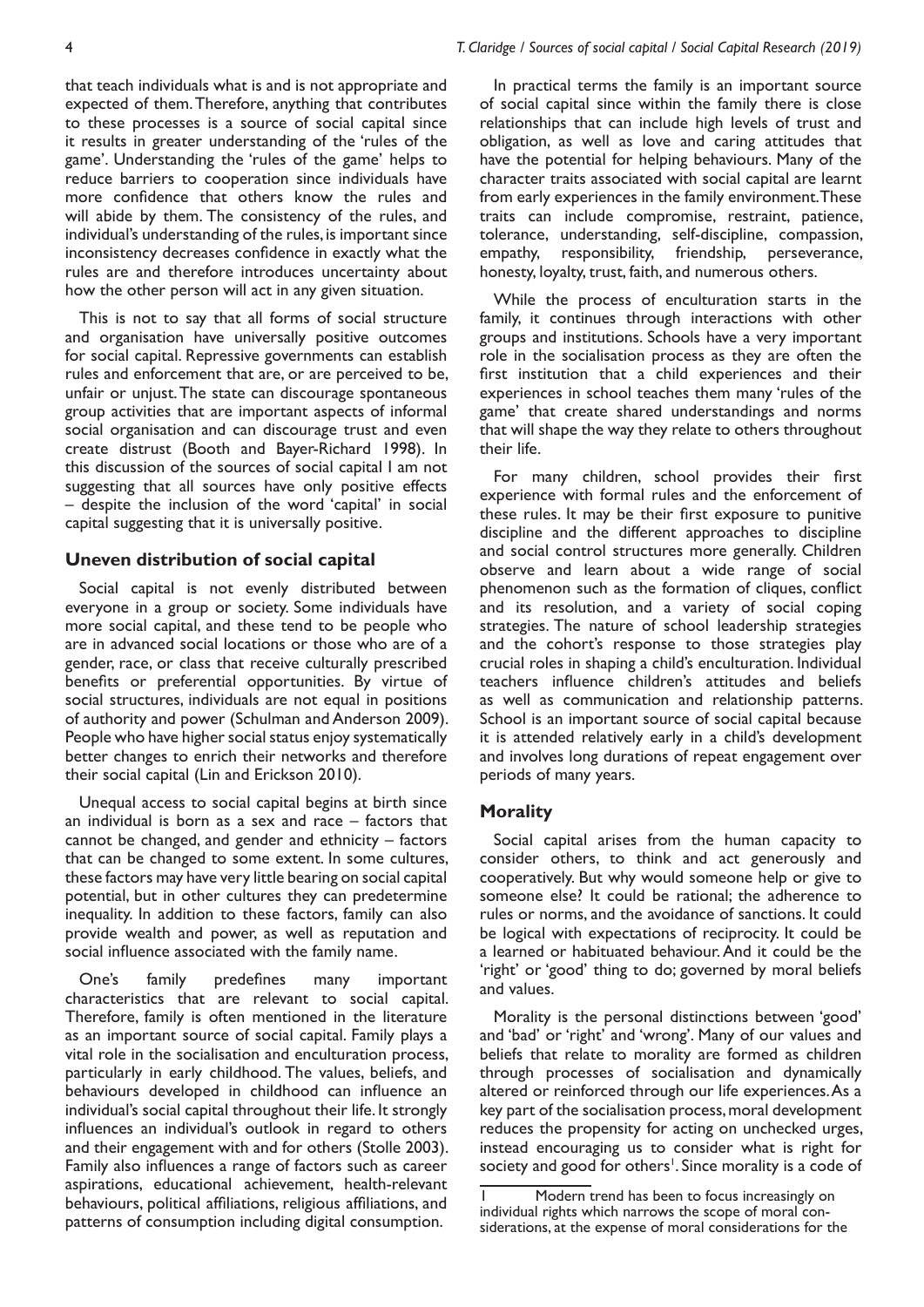conduct that is generally accepted by society it clearly has a normative context. Various codes of conduct are defined by the justice system, religion, and other institutions, as well as social groupings including the family.

Socialisation processes are important in forming moral values since young children are not equipped to comprehend the various codes of conduct that exist in a complex modern society. Parental instruction in morality is critical in helping children develop a strong moral code. A strong moral code gives people a clear idea of what is appropriate behaviour for themselves and a sense of responsibility for the well-being of others in society.

# **Religion and morality**

Religion plays an important role for many people as it can provide a framework for morality and appropriate human behaviour. Therefore, religion is an important source of social capital. There are many religions, potentially thousands, however there are some common themes that run through most of them.

One such theme is the Golden Rule which is simply; one should treat others as one would like others to treat oneself. This can also be stated in a prohibitive form: one should not treat others in ways that one would not like to be treated. Most religions include guidelines for what is appropriate human conduct  $-$  they provide a moral framework. The main messages tend to be:

- Do good, loving, kind, and useful things
- Don't do evil, selfish, and destructive things

These general principles for morality are an important source of social capital since it encourages people to be giving, supportive, and cooperative while discouraging selfish and exploitive behaviours. Faithbased social capital is grounded in beliefs, customs, habit, and obligations (Candland 2000) that are derived from religious themes such as the Golden Rule and engender duty, respect, loyalty, solidarity, and service.

Not only can religion provide a moral basis for human behaviour, it can also provide structural opportunities for interaction, belonging, and community building when people gather for religious practice. However, this may not always be the case. Putnam's study of social capital in Southern Italy found that church attendance was inversely related to participation in civic associations. So, the positive social capital outcomes from religious affiliation can also limit other associations resulting in a net negative effect on societal social capital.

It should be noted that religion can have negative impacts where it results in social exclusion or isolation, or where the key messages are subverted and used for negative ends. It can result in fear, judgement, and persecution of others who have different beliefs. Many wars have been fought under the pretence of religion. As with many of the other sources of social capital, the role of religion is highly complex.

Morality does not only come from religious faith. Atheists (people who disbelieve or lack belief in the existence of God or gods) also live by a moral code. This morality is more likely to be personally and normatively defined relative to religious morality that in many religions is commanded by God. For an atheist, morality comes from within. It is self-defined based on their values and beliefs. They observe and interpret the various societal codes of conduct and reach their own conclusions about what is right and wrong. Given the important role of socialisation in developing an individual's sense of morality their values may not be objectively moral – the key principles of most religions are considered objectively moral since they are typically the word of God. However, for many religious people there can be significant differences between their moral code and the way they live their lives. This can come about because their morality is externally set so may not align with their own experiences.

Religion and spirituality more generally, at the very least, provides a framework for contemplation of moral values and greater awareness of ethical behaviour than what might otherwise be available (King and Furrow 2004). Again, I highlight the highly variable and highly complex relationships between religion and social capital. I think that religious themes, such as the Golden Rule, are like a gentle breeze that subtly pushes societal morality in prosocial directions. It doesn't equally for everyone, but it provides a powerful signal and reminder of the types of behaviours that 'ought' to be.

When considering the core intuition of social capital, there are few more important factors than the general morality of society. A more moral society is primed with the conditions for social capital, while an immoral society is clearly not. Morality relates to acting fairly and not harming others so creates favourable conditions for a wide range of factors related to social capital such as trust, reciprocity, and norms of giving, sharing, and helping.

Immoral acts, on the other hand, have ripple effects through society that are likely to have negative effects on various aspects of social capital. People exposed to the act could include the victim, the victim's family and friends, the perpetrator and their family and friends, and anyone who witnesses or gains an awareness of the event – this can be almost every member of society for high profile or highly publicised events. Immorality tends to create distrust and disinclination towards cooperation. It also weakens the 'rules of the game' since acting contrary to established codes of conduct creates uncertainty about whether the rules really need to be observed. Some individuals may see immorality in others and think that they can do the same, especially if the deviation from moral principles is not sanctioned.

*If people are good only because they fear punishment, and hope for reward, then we are a sorry lot indeed. Albert Einstein*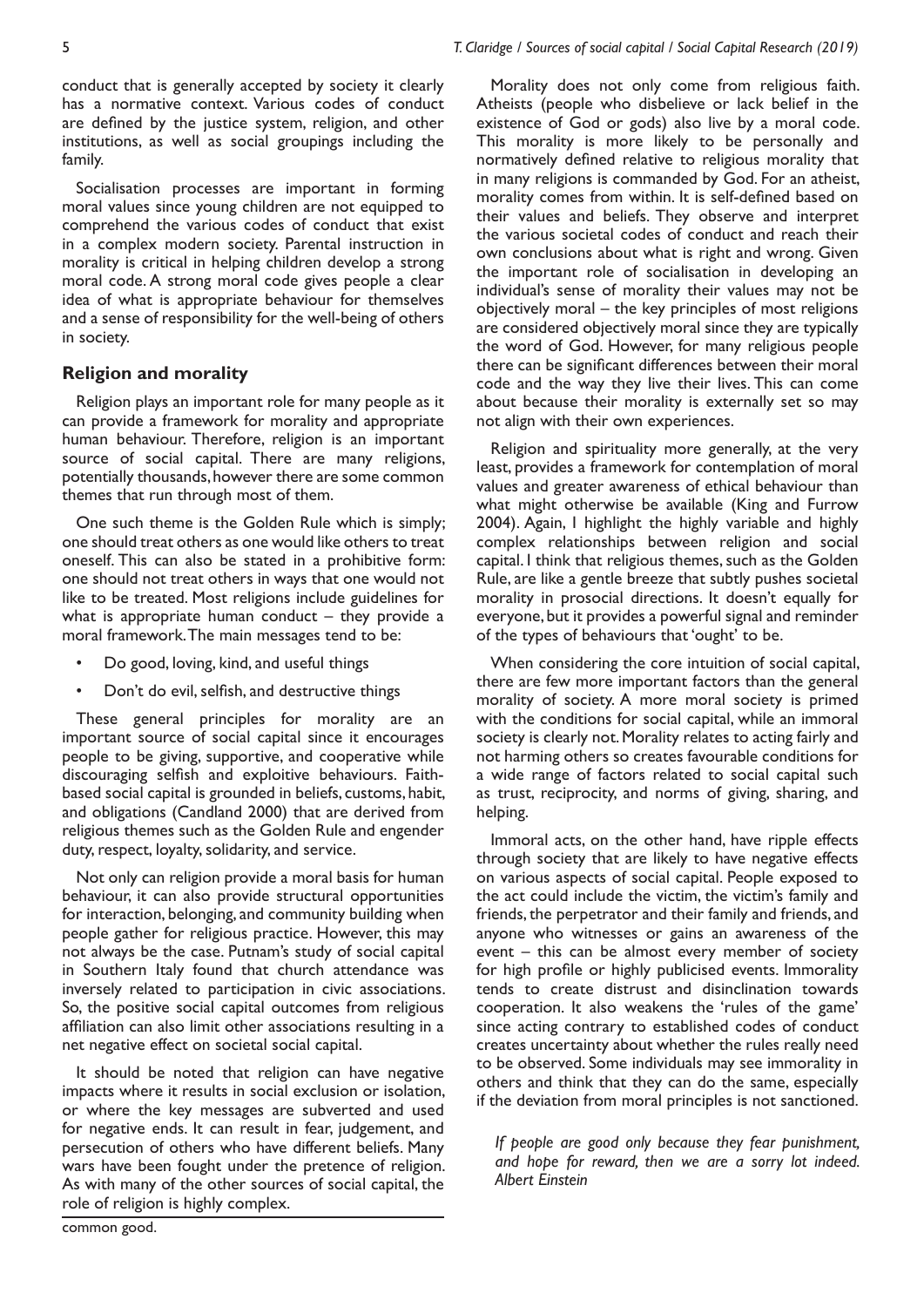#### **Law and enforcement**

Law, and its enforcement, have important implications for social capital since it relates to the regulation of human conduct. The legislative system is the institutionalised form of rules and sanctions that are an integral part of social organisation. An effective justice system creates trust that others will abide by the law or face the consequences. It also provides confidence that there will be protection or recourse for recovery of loss or damages. It reduces the costs of sanctioning since 'treacherous' behaviour is handled through the justice system so is not a further burden to the victim or victim's family and friends. As such, an effective legal system can encourage cooperation, trust, and reduce social transaction costs including the costs of sanctioning. When people believe that the institutions of law and order act in a fair, just and effective manner, then they have reason to believe that the chance of people getting away with 'treachery' is small so are more likely to trust other people (Rothstein 2002).

Laws provide a formal code of conduct that dictates appropriate behaviours and regulates interactions between people, and between people and government, business and other organisations. Laws have direct implications for regulation of social relationships such as marriage, contracts, torts, duties, agency, adoption and commercial partnerships (Mazzone 1998). Therefore, laws provide the mechanisms for the formal regulation of human interactions.

Laws are created and enforced through government institutions so represent the will of the state and may not accurately represent the moral values and norms of society. Law is, however, an instrument for the production and reshaping of social norms (Cass R Sunstein 1996) as well as the destruction of social norms (Pildes 1996). The state has the capacity to monitor free-riding, to punish defection and to direct a relatively impartial and fair bureaucracy but, depending on the political system, this is not always the case.

In democratic societies laws are likely to reflect the morals and norms of the majority of the public. However, legislature tends to change slowly, and this is even more problematic for common law systems where judgemade precedent is accepted as binding law. Therefore, law is an important signal of what is appropriate in society, but norms and values do not always parallel laws. Regardless of the similarity between the laws and norms of a society, laws exert a consistent influence on societal norms. Like the influence of moral values, laws provide a powerful signal of how one ought to behave, even if the laws are arbitrary rules without moral significance, such as driving on the left side of the road instead of the right. Influence between law and norms is exerted in both directions: law influences norms, and norms influence the effectiveness of laws (Pildes 1996).

Laws are important, but how they are enforced are in many ways more important. Laws that are not enforced have little more than symbolic value. Laws that are enforced unequally or unfairly can undermine trust and the rule of law with negative consequences for a

range of phenomenon related to social capital. Injustices carry significant meanings that introduce uncertainties, shake confidence in established codes of conduct, and destabilise legitimacy of the authority of the state over the individual. The role of events and the perception and meaning of events will be discussed further in a following section.

Even more important than formal law enforcement is the informal enforcement of social mores by acquaintances, bystanders, and other interested parties (Ellickson 1998). Laws can be an important motivator for social compliance, but legal enforcement is an endgame whereas social sanctions of various types are ubiquitous in social relationships. Sanctions can be as subtle as a disapproving look or comment but can include more significant consequences such as loss of reputation and social exclusion. Informal social sanctioning for deviation from social norms is the workhorse of social control structures while law is generally the last resort. The alignment of social norms and law, the fairness and consistency of law enforcement, and a variety of other factors such as the heterogeneity of norms all influence the frequency and extent of social sanctioning.

#### **Economic and political systems**

The state plays a fundamental role in shaping social capital, not just through the institutions of law and order, but also economic systems, labour arrangements, and systems of social support. Social capital concepts such as generalized trust, social interactions, civic engagement, cooperation, tolerance, are all closely related to the operations of state institutions (Stolle 2003).

The involvement or lack of involvement of the state in social support and civil society can influence the nature of voluntary association in complex ways. A lack of government social security and social support systems can encourage voluntary association in some cases where other organisations step up to provide these services in the absence of appropriate government programs. Weak government social support can encourage community and religious organisations to provide support services to the poor and needy, with the assistance from businesses and individuals. This can encourage voluntary association in the provision of these services with numerous benefits for social capital. However, this is not always the case since repressive governments may discourage spontaneous group activity and discourage trust (Booth and Bayer-Richard 1998).

Other factors related to economic and political systems can have dramatic impacts of civil society. For example, why does China have one of the lowest rates of charitable giving in the world (based on Charities Aid Foundation World Giving Index 2016)? The extent of state control over private affairs may have an important role in shaping norms that relate to charitable giving.

In many states that have well developed welfare systems social capital tends to be very strong. For example, in Scandinavian countries we tend to find levels of trust that are significantly higher than in France and the United States (Stolle 2003). There are complex mechanisms that produce, foster and/or disturb the development of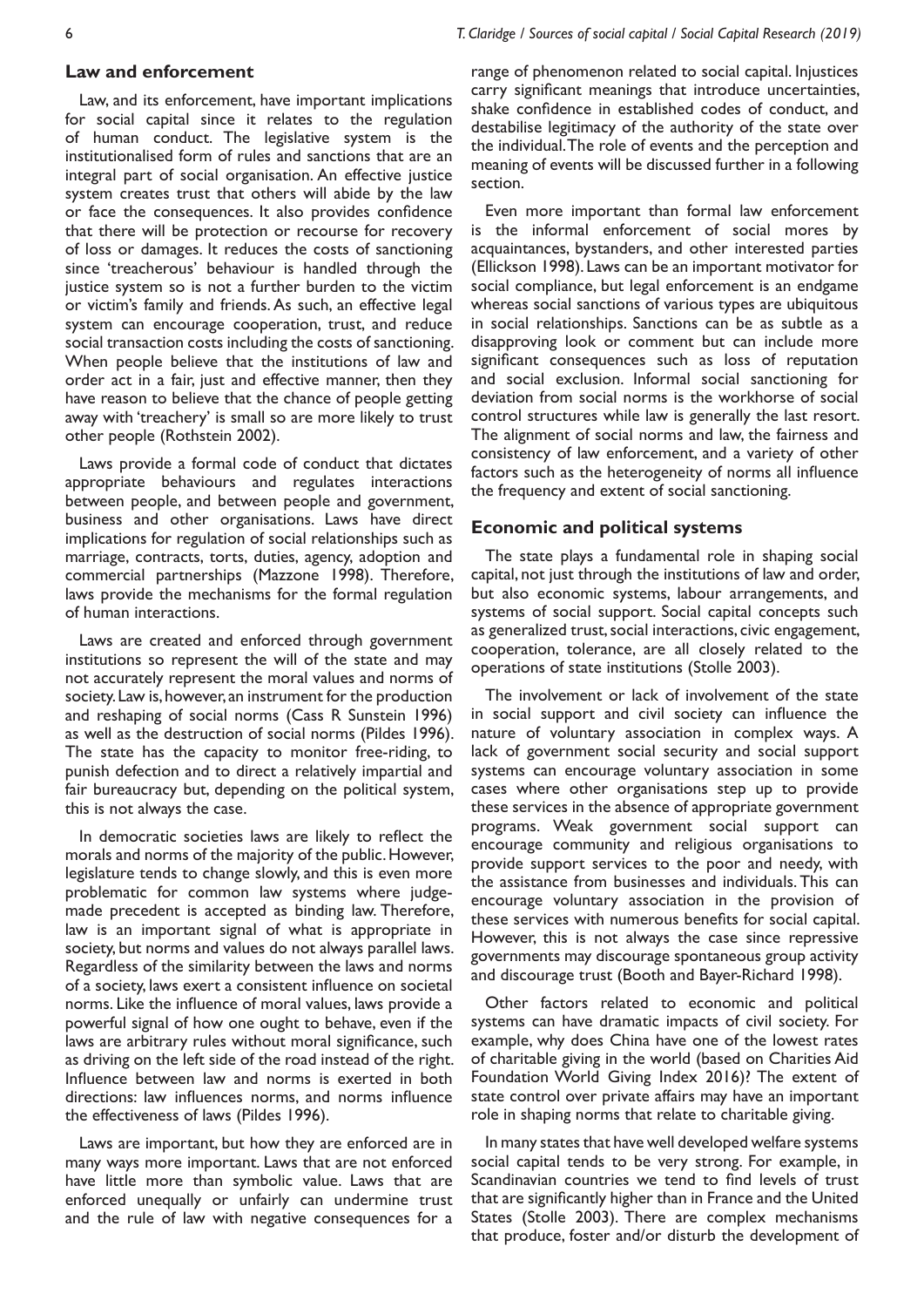7 *T. Claridge / Sources of social capital / Social Capital Research (2019)*

various aspects of social capital. We do not really know which aspects of government and which characteristics of political institutions might be particularly beneficial (Stolle 2003). Social capital and political economy are interrelated and cannot be separated (Bebbington 2007).

#### **Built environment**

The built environment has implications for social capital since physical interaction between people requires suitable spaces. Social capital is realised when people interact, and while this interaction does not have to be in-person, physical interactions typically facilitate more meaningful exchanges than digital or remote exchanges.

The built environment shapes our experience. It influences our behaviours, attitudes and values. It influences how we feel and how we move through and spend time in the built environment. It can create opportunities and propensity for interaction with others so is an important source of social capital. Urban planning at the town or city level, and design and architecture on smaller spatial scales, can create a sense of place and community. However, it can also create fragmentation and disconnection that discourages interaction and retards social capital.

Urban planners and architects know and understand the importance of creating community and the impacts that spatial layout and the built environment can have on a range of sociological factors. They may not use the term social capital, but the underlying concepts have been key considerations, at least in theory, for hundreds of years.

Traditional societies created meeting or gathering places where people came together for meetings and social events. Village layouts typically centred around places for social meeting and exchange. For example, traditionally Maori people in New Zealand have a complex of buildings and grounds that are called a marae. A marae is typically a fenced-in complex of carved buildings and grounds that belongs to a particular iwi (tribe), hapu (sub tribe) or whanau (family). The marae is still a vital part of everyday life in many communities, and a place where culture can be celebrated. It is used for celebrations, funerals, educational workshops and other important events.

In New England in the 18th century colonial meeting houses were used for residents to gather to discuss local issues, make decisions, and conduct religious worship. Although they were typically simple buildings with limited decoration, they were important social spaces that allowed for social interaction and exchange and created a sense of community and belonging that fostered social capital.

In the nineteenth and early twentieth century many urban communities were designed to facilitate and promote social connectedness. Houses typically fronted the street with elaborate front entries and large porches that provided inviting spaces to occupy and look out on the neighbourhood. This promoted Jane Jacobs' vision of "eyes on the street", which encourages a vibrant street life that is vital to neighbourhood safety and community. These urban communities invited social interaction between neighbours and helped to develop feelings of togetherness and sense of place – important aspects of social capital.

By the 1920s, with the rise of the automobile, front yards became dominated by driveways, cars, and garages. This made them less accessible as social spaces, often obscuring front entrances and porches from the view of the street. People frequently drove their car directly into their garage and entered their house from adjoining doors. This limited social interaction with neighbours and pedestrians. This, and automatic gates and high fences, resulted in social disconnection from the neighbourhood. Often outward facing spaces moved to the back of the house overlooking private back yards.

This trend has started to reverse, with New Urbanists advocating for a transformation of the garage-dominated streets of conventional suburban developments. This is typically achieved by the use of rear laneways that allow for parking, garages, waste collection and servicing at the rear of homes.

The built environment also includes a wide range of other factors that have important implications for social capital. Land use and planning decisions can influence the values and behaviours of citizens. For example, walkability is influenced by pedestrian accessibility and safety as well as the proximity of shopping districts, parks, and community facilities relative to residents. The New Urbanist literature suggests that destinations should be located within a five-minute walk for them to be 'walkable'. Walkable communities have more opportunities for social interaction since people spend more time in public spaces.

The built environment on any scale can be designed to encourage a variety of aspects of social capital. From a single dwelling or office, to urban communities and commercial complexes, to whole cities.

House layout and design can encourage the development of social capital where there are inviting and functional communal areas that help to create a 'hearth and home'. Building complexes can have social spaces such as foyers, courtyards, or cloister gardens with suitable aesthetics and amenity to promote social interaction and related benefits.

Many university campuses have grand quadrangles and a variety of other indoor and outdoor meeting areas. Within urban communities, parks and playgrounds can fulfil a similar role, as can a variety of other public spaces or facilities such as public libraries, swimming pools, skateparks, shopping, restaurant, or café districts, public beaches, piers, sporting facilities, and picnic and BBQ facilities.

Where there are comfortable, engaging, inviting and healthy public spaces and destinations the built environment provides opportunities for the development of social capital. Land use and urban planning decisions have complex effects on social organization and indelible impacts on human communities (Foster 2006). Decisions about physical space (both form and function) have significant impacts on a community's social capital.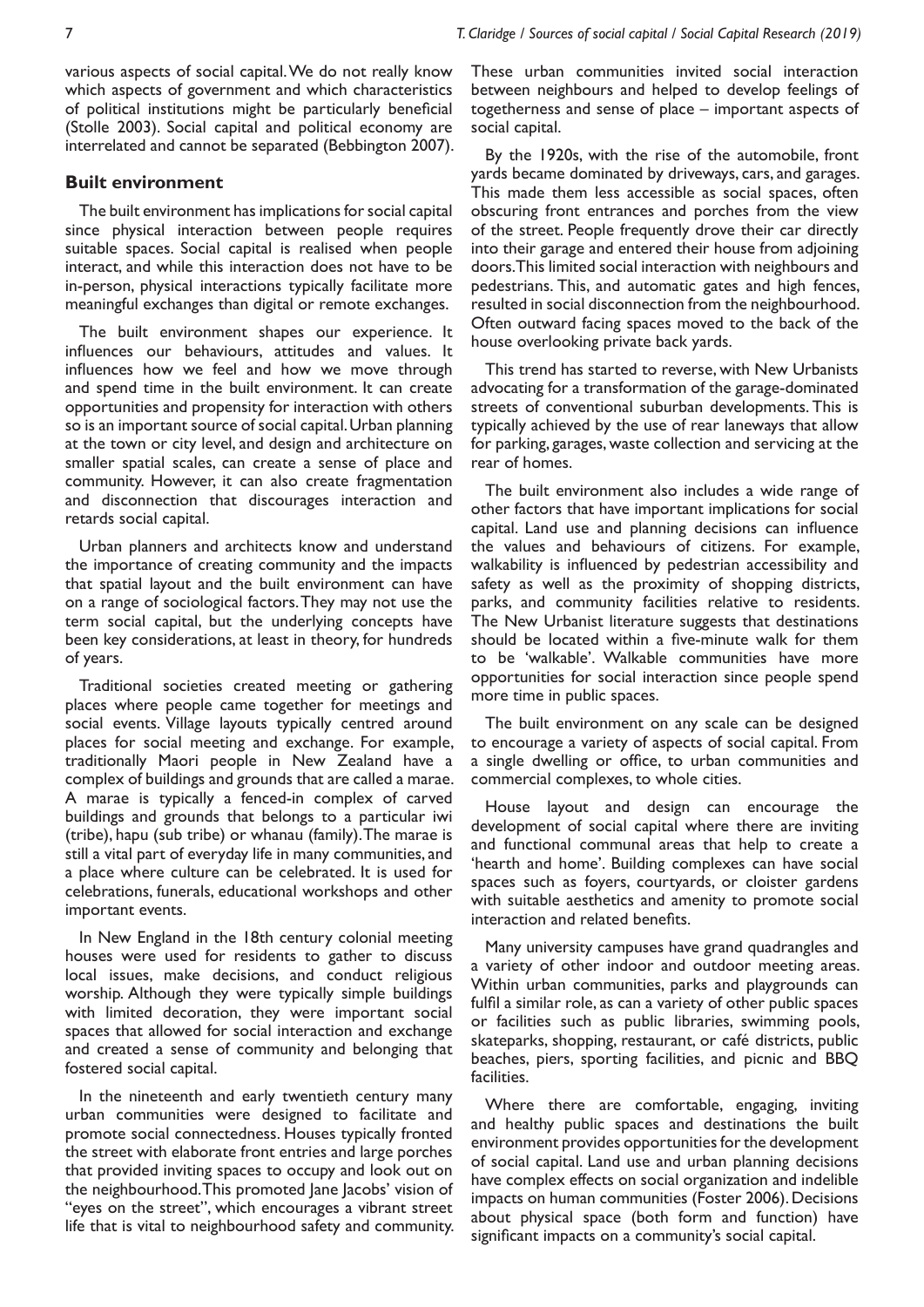8 *T. Claridge / Sources of social capital / Social Capital Research (2019)*

# **Shared understanding, perception and derived meaning, and memory**

There is a tendency to focus on individual actors to understand social capital. Their point of view, perception, opinion, beliefs, and experiences as immersed in their social context. Some of an individual's understanding of their social context is conscious, but much of it is subconscious – the background context for knowing and acting (Sitton 2003). In Bourdieu's theory of social capital this is an agents' *habitus*, a set of assumptions, habits, taken-for-granted ideas and ways of being that are vital for an individual to engage with, understand and move on through the world (Bourdieu 1977). An individual's habitus is characterised by where it falls within wider relationships and structures of social difference such as class, gender, ethnicity, and so on (Bebbington 2007).

Every individual is different, has different experiences and cognition, different personality, beliefs, etc. and responds differently to different circumstances. Individuals construct their reality based on the stimulus they receive and how it is interpreted based on a range of factors framed against previous experiences and based on beliefs about future outcomes. This means individuals have their own 'reality' that may or may not be similar to other people in their social grouping.

Although individuals are immersed in their cultural and social context, each person develops their own 'reality'. It is sustained by social interactions, the legitimacy of which is grounded in their own background assumptions and tested by experience. Habermas suggested that all thought relies on background assumptions or "preunderstandings" that we can never be fully aware of - it is the inescapable context of knowing and acting (Sitton 2003). These background assumptions are developed through socialisation and enculturation over a lifetime and dynamically influenced by the nature of every event, action, and interaction (Siisiäinen 2000).

Where individuals in a population are relatively disconnected from each other there can be vastly different perspectives, values, and experiences. The lack of shared understanding can create misunderstandings or conflict, and barriers to interaction and exchange. I find it is useful to think of this disconnection in terms of cognitive distance – the gap or difference between the cognitions of individuals. This highlights the importance of more than just social connectedness but also cognitive connectedness through shared understandings.

#### *"I can't even talk to him. It's like he's from another planet."*

Cognitive distance is reduced when individuals communicate in the mutual search for understanding, particularly where they seek agreed interpretations of a situation or event. However, cognitive distance is reduced through shared experiences even when there is no interaction between individuals. An example is the consumption of mass media where large numbers of individuals observe the same events, often loaded with value judgements, that tends to align the perspectives and values among the citizenry. On September 12, 2001

virtually every person in the United States awoke with the shared experience of 9/11 as portrayed by the media. Although everyone derives different meaning from the same events it narrows cognitive distance by creating shared experiences and understandings<sup>2</sup>.

The same is true of popular television shows, movies, books, and pervasive advertising campaigns. They all help to shape the background context of knowing and acting in subtle yet powerful ways. For example, during the heyday of Australia's popular TV soap opera *Home and Away* there was an average of 1.4 million viewers or about 6% of the total population. The exploration of topical and controversial issues in the shows storylines resulted in simultaneous shared experiences for a large percentage of the population. People went to work and school the follow days with shared understandings derived from their experience watching the show.

Shared experiences produce similar background assumptions so form the threads that hold individuals together in social groupings. Shared understandings link otherwise disparate realities and create a consistent background context for knowing and acting. Without shared understandings there is uncertainty about how others will act, and how one ought to act. Human behaviour is guided by the interaction between rules and beliefs, social norms, values, cognitive means of processing information, psychological frames, and other factors (Pildes 1996).

Where there are inconsistent understandings between people there is greater opportunity for very different interpretations of actions or events. For example, when a team leader addresses their team everyone hears the same words, but this experience can be interpreted differently for each individual because different people will understand and interpret the meaning of the words differently. Some may interpret care and support, while others may interpret disrespect and betrayal. The more communication and interaction between the team the more likely they will gain shared understandings, and the more likely they will interpret actions and events in similar ways.

Actions are expressive; they carry meanings (Cass R. Sunstein 1996). However, actions may not have the intended meanings and different people may interpret different meaning from the same actions. Human cognitive processes are complex and laced with a variety of cognitive biases that can be activated in different circumstances. Even memory can distort the meaning and significance of past events. All these factors influence our background context of knowing and acting. Any factor that helps to connect a group or population, to reduce cognitive distance or create or align shared understandings is a source of social capital.

Some studies have found that community heterogeneity is associated with lower levels of social capital (Coffé 2009). The rationale for this is that a diverse community

It must be noted that interpreted meaning can be significantly different and, in some cases, can be polar opposites. However, in most cases the meaning tends to be similar, especially where interpretation or explanation is provided which tells people how to feel about the situation or event.